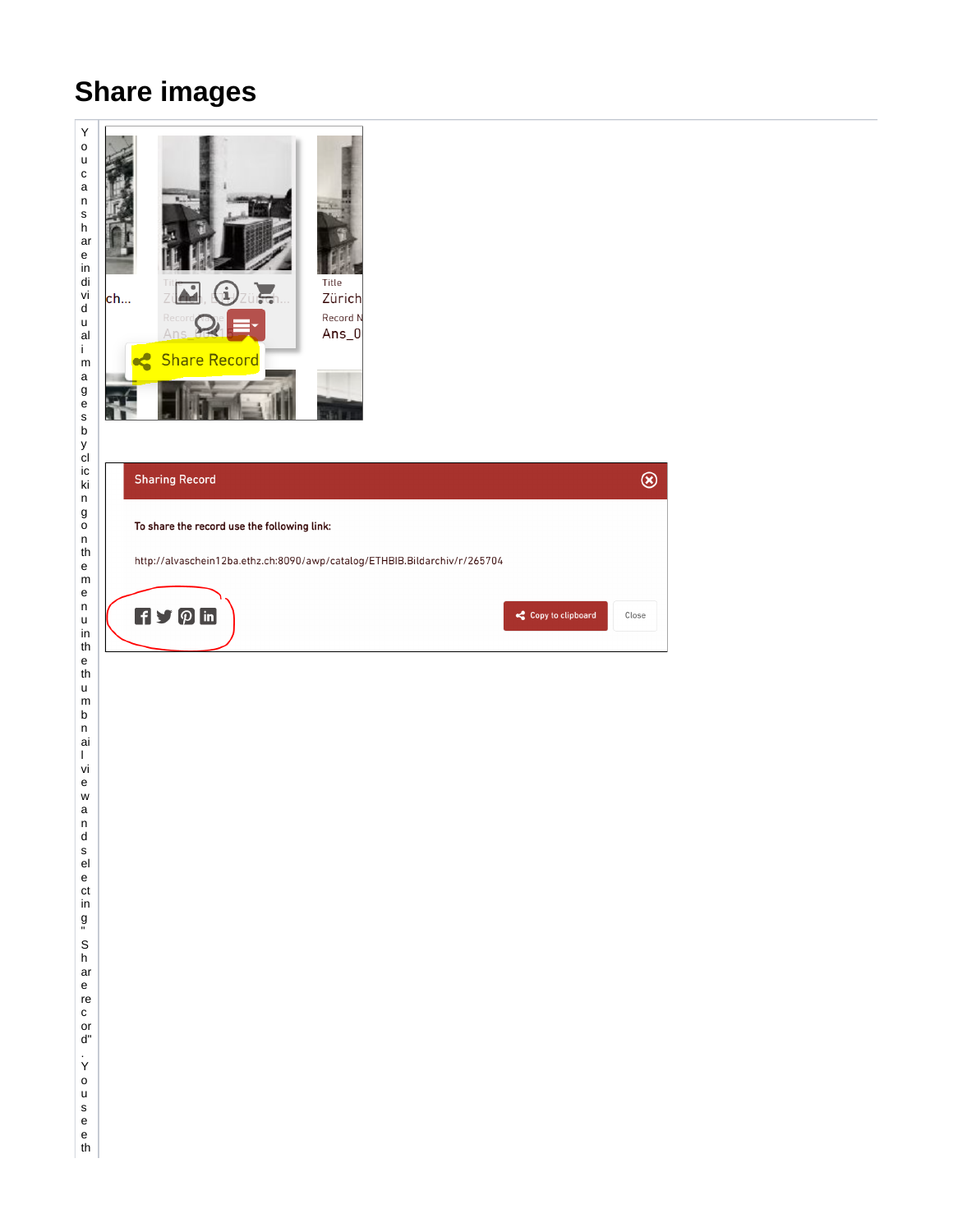e ic o n s w h e n y o u m o v e th e m o u s e o v er th e i - m a g e. A n e w w ind o w o p e n s a n d y o u g et a ii n k y o u c a n s h ar e. In the same win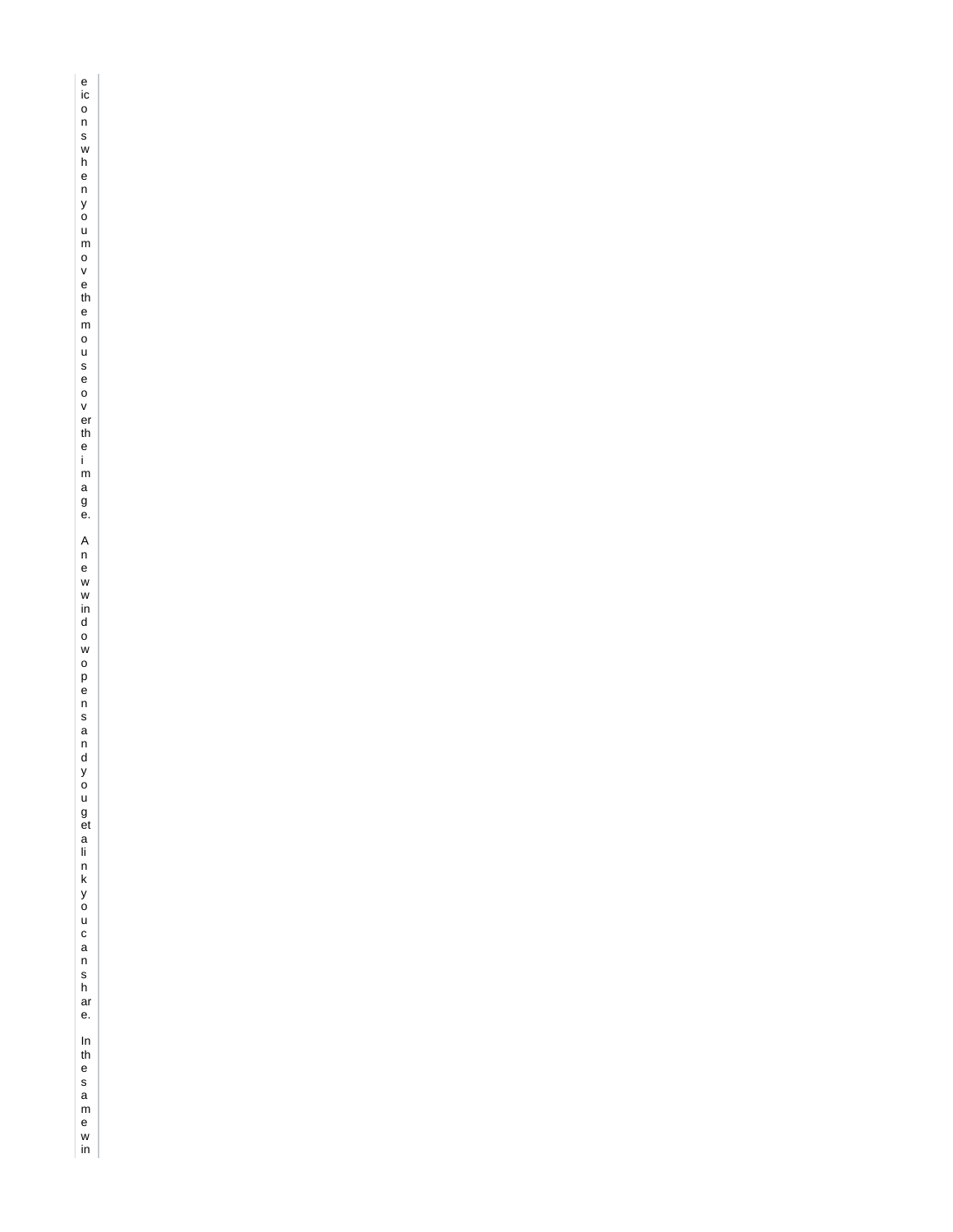dow,yousee the にons ぴva io usso ci alme diachann ēls at theb d to m le et l c a u canem b ed the i mage th er e di re et ly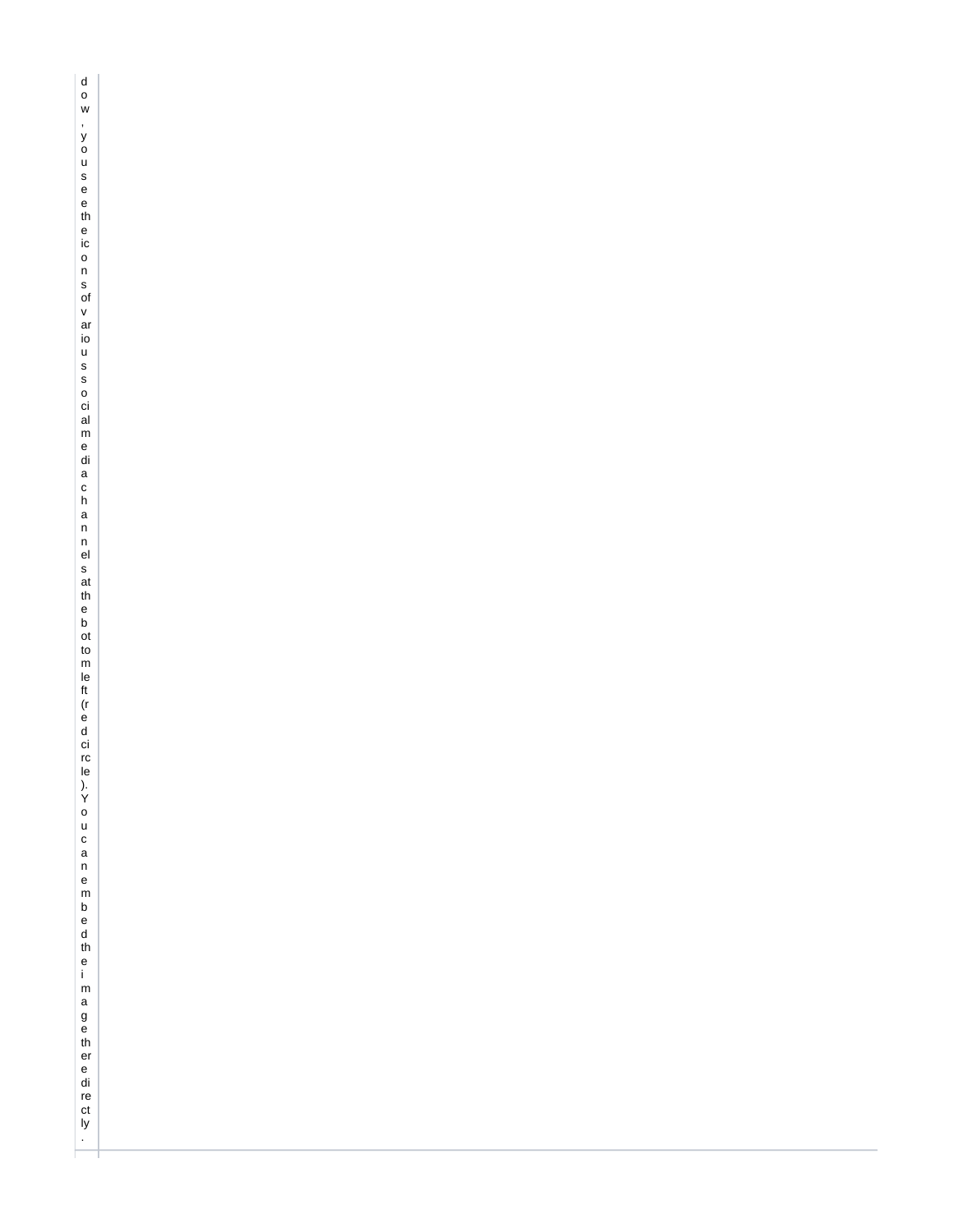| Terms of Use             |                                                                                             |  |
|--------------------------|---------------------------------------------------------------------------------------------|--|
| License:                 | <b>Public Domain Mark</b>                                                                   |  |
| Availability:            | Free download and use                                                                       |  |
| <b>Copyright Notice:</b> | ETH-Bibliothek Zürich, Bildarchiv / Fotograf:<br>Unbekannt / Ans 00015 / Public Domain Mark |  |
| <b>DOI Link:</b>         | http://doi.org/10.3932/ethz-a-000256950                                                     |  |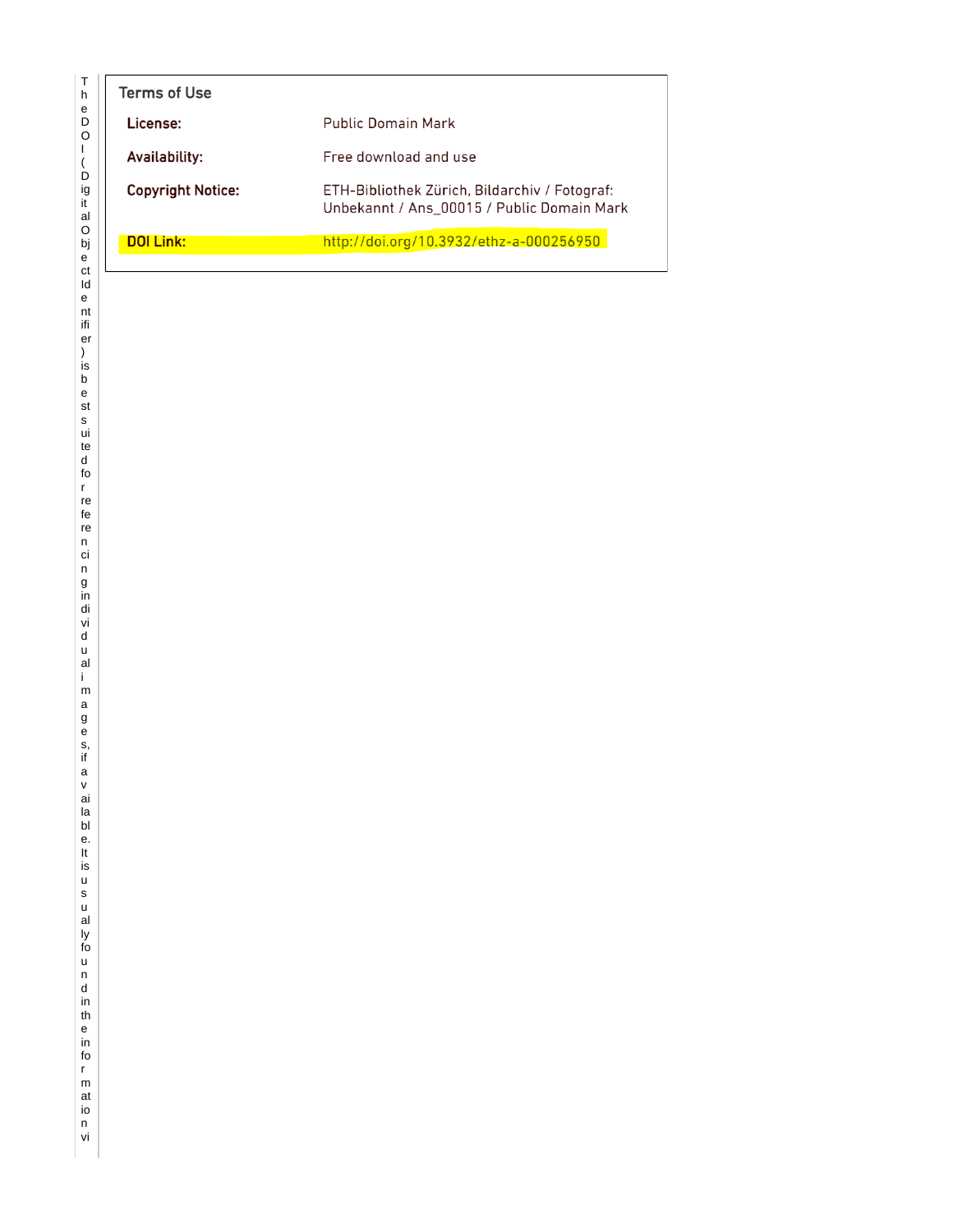## Categories

|  |  | _______ |  |  |  |
|--|--|---------|--|--|--|

## $<$  All

## Genre

- > Aerial photography
- > Architectural photograp < Share
- > Landscape photography
- > Nature photography
- > Portrait photography
- > Product photography
- > Reportage photography
- > Views of locations and cities

| <b>Sharing Category</b>                                               |                   |       |
|-----------------------------------------------------------------------|-------------------|-------|
| To share the category use the following link:                         |                   |       |
| http://alvaschein12ba.ethz.ch:8090/awp/catalog/ETHBIB.Bildarchiv/c/69 |                   |       |
|                                                                       | Copy to clipboard | Close |

 $\hat{\mathcal{L}}$ 

Ē۰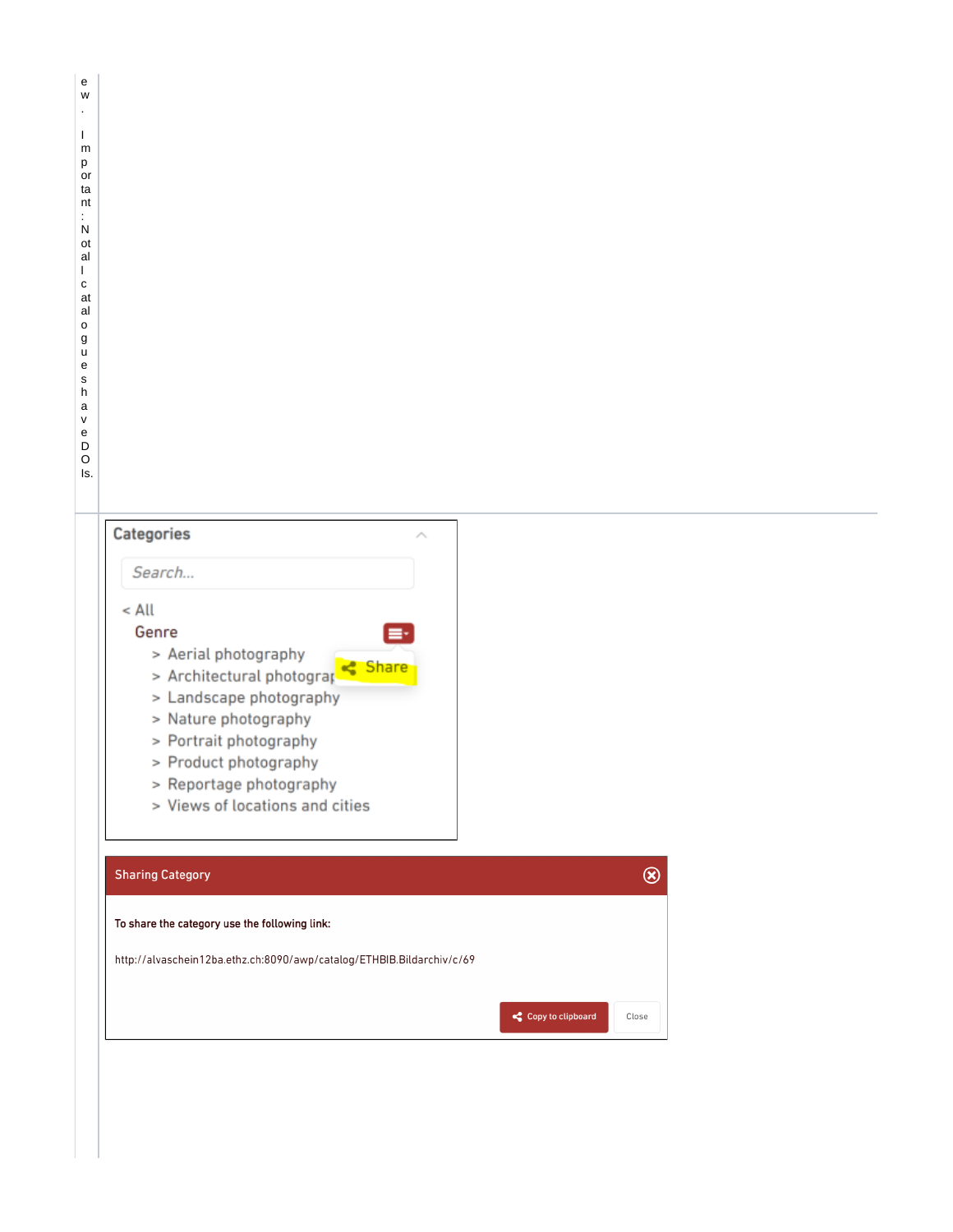You can share entire cate g orie s the same way you share in di vidual record s.Howe y er,only w it halink and n ot in social media.